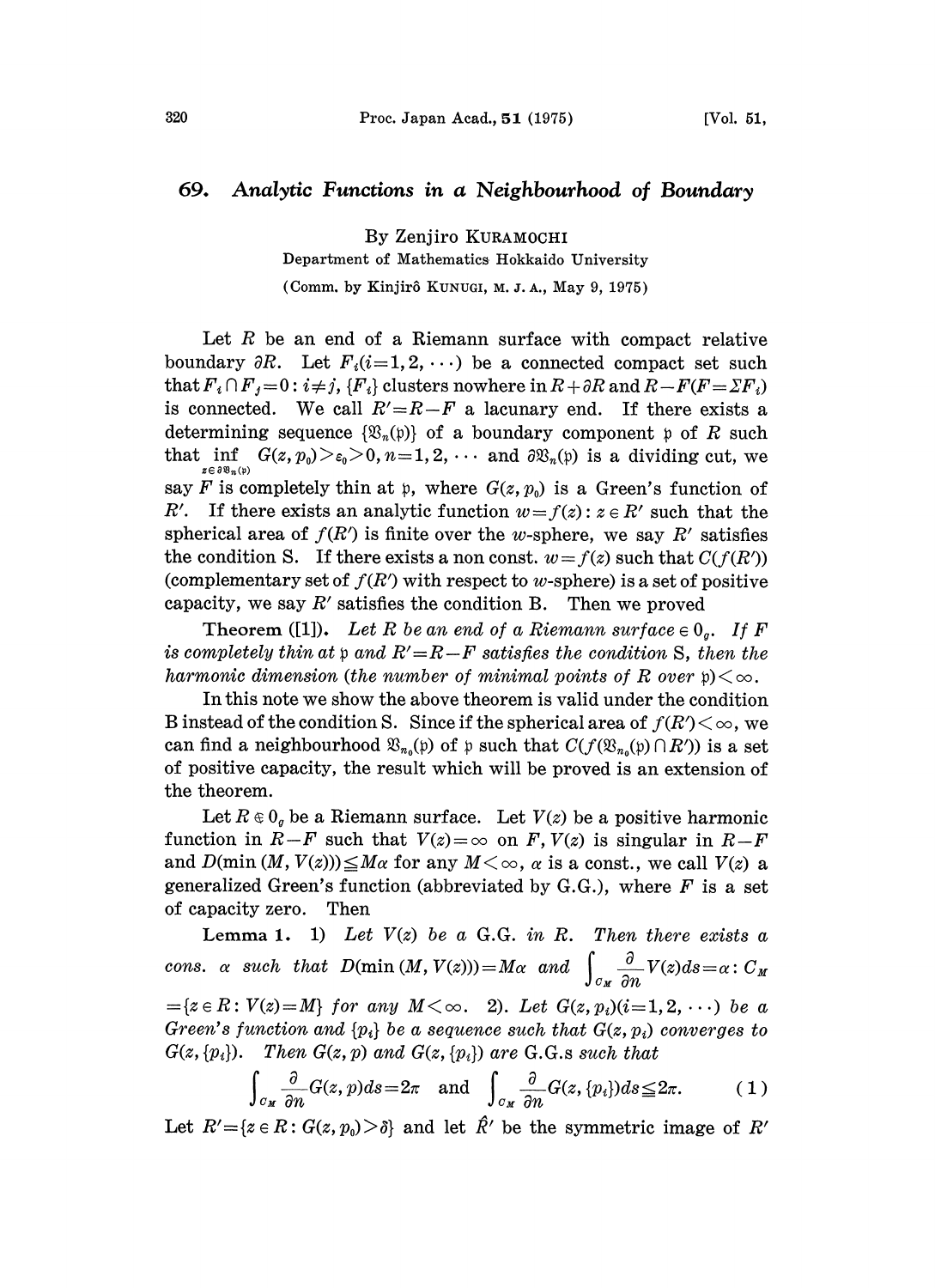with respect to  $\partial R' = \{z \in R : G(z, p_0) = \delta\}$ . We have a doubled surface  $\tilde{R}'$  by identifying  $\partial R'$  with its image. Then  $\tilde{R}' \in 0_{q}$ . Let  $\{p_i\}$  be a divergent sequence such that  $G'(z, p_i)$  converges. In this case we say  ${p_i}$  determines an ideal boundary point  $p: G'(z, p) = \lim G'(z, p_i)$ , where

 $G'(z, p_i)$  is a Green's function of R'. We denote by  $\Delta(R')$  all ideal boundary point. Then G-Martin's topology is introduced on  $\bar{R}'=R'$  $+ \Delta(R')$  with distance as follows:

$$
\delta(p_i,p_j)\!=\!\sup_{z\in D_0}\!\left|\frac{G(z,p_i)}{1\!+\!G(z,p_i)}\!-\!\frac{G(z,p_j)}{1\!+\!G(z,p_j)}\right|
$$

where  $D_0$  is a compact disc in  $R'$ .

By (1) we define  $G'(p, q)$  for p and  $q \in \overline{R}'$  by

$$
G'(p,q)=\lim_{M\to\infty}\frac{1}{2\pi}\int_{\partial V_M(p)}G'(\zeta,q)\frac{\partial}{\partial n}G'(\zeta,p)ds,
$$

where  $V_{M}(p) = \{z \in R': G'(z, p) > M\}$ . Then  $G'(p, q)$  is lower semicontinu- $\text{ous in } R' \times R' \text{ and} \ \text{Lemma } ([2]).$ 

Lemma ([2]). Let 
$$
F = \{z \in \Delta(R'): G'(z, p_0) \geq \delta\}
$$
. Then\n
$$
D(F) = 1 / \lim_{n \to \infty} \inf_{p_i, p_j \in F} \frac{1}{nC_2} \sum_{\substack{i=1 \ i \in I}}^n G'(p_i, p_j) = 0 \quad \text{for any } \delta > 0.
$$

We suppose Martin's topology M-top. is defined on  $\overline{R}$  with kernels  $K(z, p)$ .s. Let  $G_{\delta} = \{z \in \mathbb{R} : G(z, p_0) > \delta\}$  and  $\overline{G}_{\delta}(M)$  be its closure with respect to M-top. Then

**Lemma 3** ([3]). Let  $V(z)$  be a positive harmonic function in R and a G.G. in R. Then

$$
V(z) = \int K(z, p) d\mu(p),
$$

where  $\mu$  is a canonical mass on  $\bigcup_{s>0} A_1(M) \cap \overline{G}_s(M)$  and  $A_1(M)$  is a set of minimal boundary points of R.

Let  $\Omega$  be a domain in the w-sphere such that  $C\Omega$  is a set of positive capacity. Let  $G^w(w, \zeta)$  be a Green's function of  $\Omega$ . We define  $G^w(p, q)$ for p and  $q \in \overline{Q}$  by  $G^w(p,q) = \overline{\lim} G^w(\xi, \eta)$ . Then  $G^w(q, p) = G^w(p, q)$  and  $\frac{\epsilon \rightarrow p}{\eta \rightarrow q}$ 

 $G^{\omega}(w, p)$  is upper semicontinuous on  $\overline{Q} \times \overline{Q}$  and

Lemma 4. Let F be a closed set on  $\overline{Q}$ . If

$$
D(F) = 1/\lim_{n = \infty} \inf_{p_i, p_j \in F} \frac{1}{nC_2} \sum_{\substack{i=1 \\ i \neq 1}}^n G^w(p_i, p_j) = 0,
$$

F is a set of (logarithmic) capacity zero.

Lemma 5 ([3]). Let  $U(w)$  be a potential such that  $U(w)$  $=\int G^w(w, p)d\mu(p)$ . If  $\int d\mu(p)<\infty$  and  $U(w)\geq \alpha G^w(w, s): \alpha>0$ , then  $\mu$ has mass  $\geq \alpha$  at s.

Let R and  $\tilde{R}$  be Riemann surfaces  $R \subset \tilde{R} \in 0_{\rho}$ . We suppose Martin's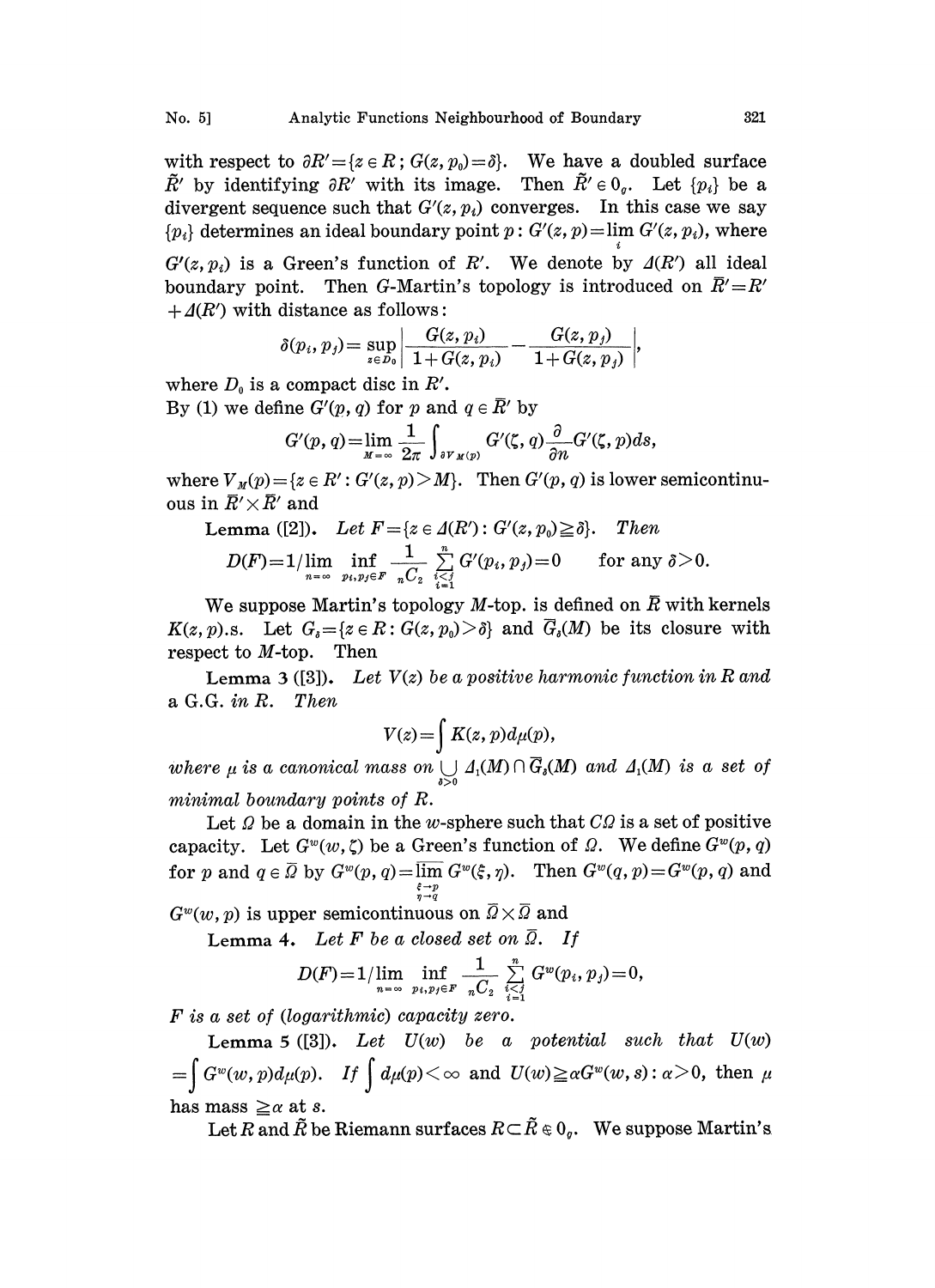322 Z. KURAMOCHI [Vol. 51,

topologies  $\tilde{M}$  and M-top s are defined over  $\tilde{R}$  and R with kernels  $\tilde{K}(z, p)$ and  $K(z, p)$ . Let  $G(z, p_0)$  be a Green's function of R. Let  $\Delta_1(\tilde{M})$  and  $\Lambda(M)$  be sets of minimal boundary points of  $\tilde{R}$  and  $R$ , p be a boundary component of  $\tilde{R}$  and  $\tilde{I}(\mathfrak{p})$  be the set points (relative to  $\tilde{M}$  or M top. s) lying over p. Let  $F_{\delta}(\alpha) = \{z : \overline{\lim_{\xi_{\alpha}^{-z}}} G(z, p_0) \geq \delta\}$ , where  $\alpha = \tilde{M}$  or  $M$ . Then

Lemma 6.

 $F_s(\tilde{M}) \cap \Delta_1(\tilde{M}) \cap \overline{V}(p) \approx F_s(M) \cap \Delta_1(M) \cap \overline{V}(p),$ 

where  $\approx$  means one to one mapping.

Let  $R\subset \tilde{R}\in\mathbb{0}$  be Riemann surface. Let  $w=f(z):z\in R$  be an analytic function of bounded type. We shall define another Riemann surface  $R^*$ . We can find a segment S in R such that there exists a neighbourhood  $v(S)$  of S  $f(z)$  is univalent in  $v(S)$ . Let  $\mathscr F$  be a leaf with projection =  $f(R)$ . Let  $S_{\mathcal{F}}$  be a segment in  $\mathcal{F}$  with projection S. We connect S and  $S_{\mathcal{F}}$  crosswise. Then we have a Riemann surface  $R^*=(\mathcal{F}-S\mathcal{F})+(R-S)+S$  and  $R-S\subset R^*$ . Put  $f(z)=proj$ . z for  $z \in \mathcal{F} - S_{\mathcal{F}}$ . Then  $f(z)$  is analytic continuation of  $f(z)$  into  $\mathcal{F} - S_{\mathcal{F}}$  and we can suppose  $w = f(z)$  is defined in  $R^*$ . So long as we consider the behaviour of  $f(z)$  near the boundary of R, we can use  $R^*$  instead of R. Let  $\partial \mathcal{F}$  be the relative boundary of  $\mathcal F$  which is clearly  $=\partial (f(R))$  in the w-sphere. Let  $u(z)$  be a harmonic measure of  $\partial \mathcal{F}$  in  $R^*$ . Then by  $\tilde{R} \in 0$   $u(z) < 1$  in  $R^*$ . Let  $U(w) = \sum u(z_i) : z \in R^*$ ,  $f(z_i) = w$ . Then Lemma 7 ([1]).  $U(w) \le 1$ .

By use of Lemma 7 we have

Theorem 1. Let  $R \subset \tilde{R} \in 0_q$  be Riemann surfaces and let  $w = f(z)$ be an analytic function of bounded type in R. Then

1) Let  $z_i \longrightarrow p \in \overline{R}$  and  $z_i \in G_s = \{z \in \overline{R} : G(z, p_0) > \delta\}$ . Then  $f(z_i)$  $\rightarrow$ a uniquely determined point denoted by  $f(p)$  and there exists a uniquely determined connected piece  $\omega(p)$  such that  $\omega(p) \ni z_i$  for  $i \geq i(r)$ lying over  $|w-f(p)| < r$  for any  $r > 0$ .

2) Let  $z_i \stackrel{\tilde{M}}{\longrightarrow} p \in \Lambda_1(\tilde{M}): G(z_i, p_0) > \delta > 0$ . Then  $f(z_i) \rightarrow f(p)$  and there exists uniquely determined connected piece  $\omega(p)$  such that  $z_i \in \omega(p)$ for  $i \geq i(r)$  for any r.

Let

$$
A(\Lambda_1(\tilde{M}), \delta) = \{w : w = f(p) : p \in \Lambda_1(\tilde{M}) \cap \overline{G}_{\delta}(\tilde{M})\}, A(\Lambda_1(M), \delta)
$$
  
= \{w : w = f(p) : p \in \Lambda\_1(M) \cap \overline{G}\_{\delta}(M)\}\end{aligned}

and

$$
A(\mathcal{A}(M) \cap \overline{G}_{\delta}(M)) = \{w : w = f(p) : \epsilon \mathcal{A}(M) \cap \overline{G}_{\delta}(M) \}.
$$

Then we have by Lemmas 2, 4 and Theorem 1

Theorem 2.  $A(\Lambda_1(\tilde{M}), \delta) \subset A(\Lambda_1(M), \delta) \subset A(\Lambda(M), \delta)$  and  $A(\Lambda(M), \delta)$ is a closed set of capacity zero for any  $\delta > 0$ .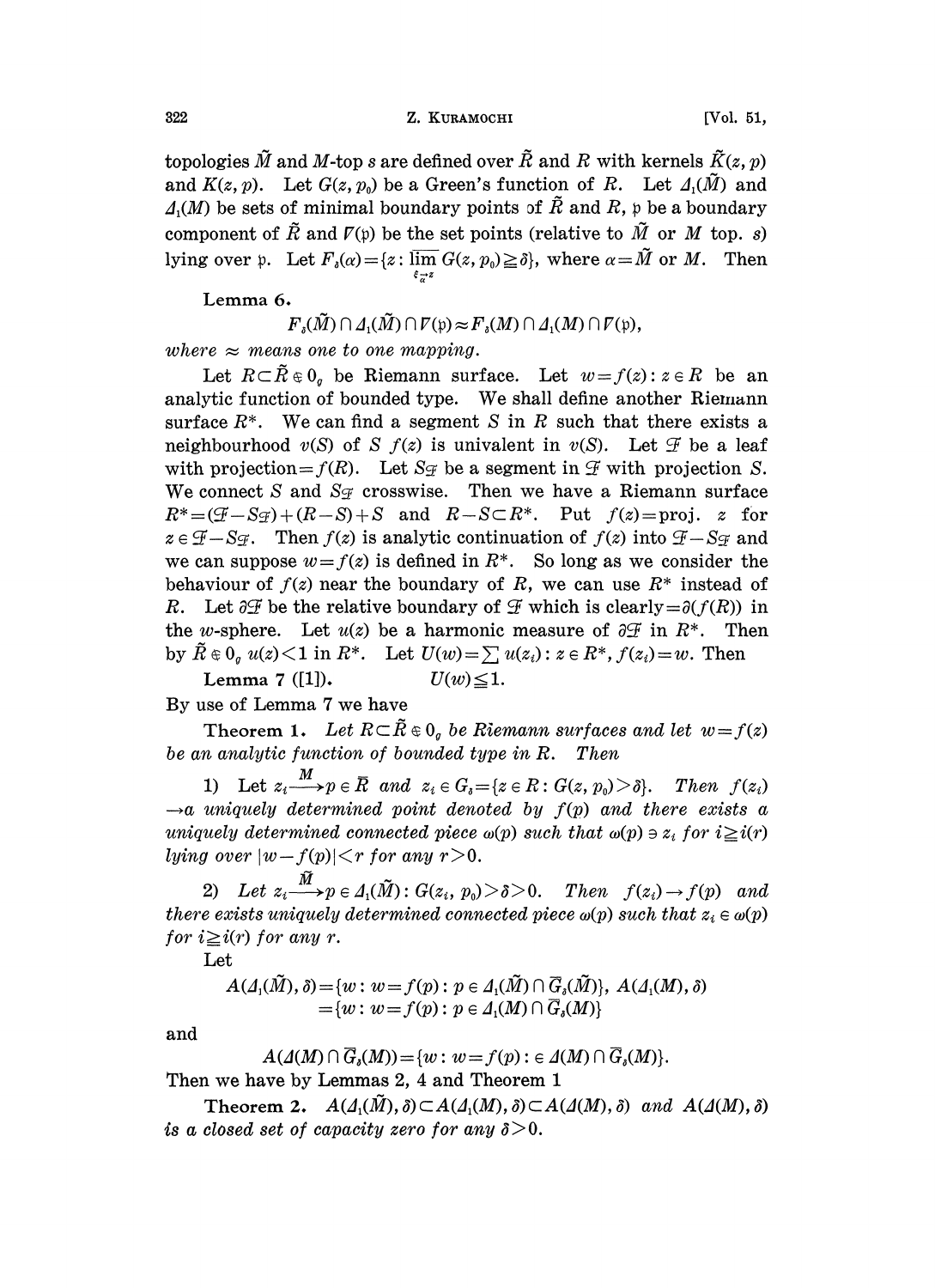Let  $u(p, M) = \overline{\lim_{\substack{z \to p}} u(z)}$  and  $u(p, \tilde{M}) = \overline{\lim_{\substack{z \to p}} u(z)}$ . Then by Lemma 7 we have

Theorem 3.  $\sum u(z_i) + \sum u(p_i, \tilde{M}) \leq 1$  and  $\sum u(z_i) + \sum u(p_i, M) \leq 1$ ,<br>re  $z_i \in R$  and  $p_i \in \Lambda_i(\tilde{M})$   $f(z_i) = f(p_i) = w$  and  $z_i \in \tilde{R}$   $p_i \in \Lambda_i(M)$ .<br>Let  $R \subset \tilde{R}$  be a lacunary end. It is desirable to formulate the where  $z_i \in R$  and  $p_i \in A_1(\tilde{M})$   $f(z_i) = f(p_i) = w$  and  $z_i \in \tilde{R}$   $p_i \in A_1(M)$ .

Let  $R\subset\tilde{R}$  be a lacunary end. It is desirable to formulate the behaviour of analytic functions with respect to  $\tilde{M}$ -top over  $\tilde{R}$  not to  $M$ -top over  $R$ , to discuss the relation between the existence of analytic functions and the structure of  $\Delta(\tilde{M})$ , the boundary of  $\tilde{R}$ . Let  $p_1$  and  $p_2$  be points in  $\Delta(M)$ . If there exists a sequence of curves  ${F_n}$   $(n=1, 2, ...)$  with two endpoints  $z_n^i$   $(i=1, 2)$  such that  $z_n^i$  $p_{\phi,p_i}\inf_{z\in\varGamma_n}G(z,p_0)\!>\!\varepsilon _0\!>\!0\,\,{\rm and}\,\,\varGamma_n\!\!\rightarrow\!\!{\rm boundary\,\,of\,\,}\tilde R,\,\,{\rm we\,\,say\,\,}p_1\,{\rm and}\,\,p_2\,{\rm are\,\,}$ chained. Suppose  $f(z)$  is bounded type. Then by Theorem 2 we see  $f(p_1)=f(p_2)$  for two chained points in  $\Lambda_1(M)$ . Suppose R is an end of a Riemann surface and  $F$  is completely thin at  $\mathfrak p$ , then we see easily any two points  $p_1$  and  $p_2$  in  $\Lambda_1(\tilde{M})\cap\mathcal{F}(\frak{p})$  are chained and  $f(p_1)=f(p_2)$ . On the other hand, we can find a number  $n_0$  such that  $\tilde{R}_{n_0} \ni p_0$  and there exists a const. K such that  $u(z) \geq \frac{1}{K} G(z, p_0)$  in  $R - \tilde{R}_{n_0}$  and  $u(p, \tilde{M})$ 

 $\geq \frac{\varepsilon_0}{K}$  for  $p \in \Lambda_1(\tilde{M}) \cap \mathcal{V}(\mathfrak{p})$ , where  $\{\tilde{R}_n\}$  is an exhaustion of  $\tilde{R}$ . Let  $p_i$   $(i=1, 2, \dots, i_0)$  be a point in  $\Lambda_1(\tilde{M}) \cap \mathcal{F}(\mathfrak{p})$ . Then  $f(p_1) = f(p_2) = \dots$ and  $u(p_i) \ge \frac{\varepsilon_0}{K}$ . By Theorem 3  $\sum u(p_i, M) \le 1$ . Hence  $i_0 \le \frac{K}{\varepsilon_0}$ . Thus we have following

Theorem 4. Let  $\tilde{R}$  be an end and F be completely thin at p. If there exists an analytic function  $w=f(z)$  of bounded type in  $\tilde{R}-F$ , then  $\Delta_i(\tilde{M}) \cap \overline{V}(\mathfrak{p})$  consists of at most a finite number of points.

Let  $R=\tilde{R}-F$  be lacunary end. Suppose  $\Delta_1(\tilde{M})\cap \overline{G}_s(\tilde{M})\cap \overline{V}(p)$  $= \Lambda_1(M) \cap G_{\delta'}(M) \cap V(\mathfrak{p})$  for any  $\delta'$ <br>find a number  $\delta_0 > 0$  such that  $= A_1(M) \cap \overline{G}_{\alpha'}(M) \cap \overline{V}(\mathfrak{p})$  for any  $\delta' < \delta$ . Then we have by Lemma 5 we can

 $\Delta_1(M) \cap \overline{G}_{\delta_0}(M) \cap \overline{V}(p) = \Delta_1(M) \cap \overline{G}_{\delta_0}(M) \cap \overline{V}(p)$  for any  $\delta'' < \delta_0$ and

 $\{w=f(p): p \in \Lambda_1(\tilde{M}) \cap \overline{G}_{\delta}(\tilde{M})\} = \{w=f(P): p \in \Lambda_1(M) \cap \overline{G}_{\delta_0}(M) \cap \overline{V}(p)\}.$ Let  $\{z_i\}$  be a sequence in R such that  $G(z_i, p_0) > \varepsilon_0 > 0$  and  $z_i \to p$ . Then we can find a subsequence  $\{z_i'\}$  of  $\{z_i\}$  such that  $z_i' \rightarrow p \in A(M) \cap \overline{G}_{i_0}(M)$  $\bigcap F(p)$ , whence  $f(z_i) \rightarrow f(p)$ . Now by  $G(z_i, p_0) > \varepsilon_0$ ,  $K(z, p)$  is a G.G and by Lemma <sup>3</sup>

$$
K(z, p) = \int K(z, q) d\mu(q),
$$

where  $\mu$  is a canonical mass on  $\Lambda_1(M) \cap \overline{G}_{\delta_0}(M) \cap \overline{V}(\mathfrak{p})$ . Let  $G^w(w, w')$  be a Green's function of  $f(R)$ . Then by  $G(z, z_i) \leq G^w(f(z), f(z_i))$  we have